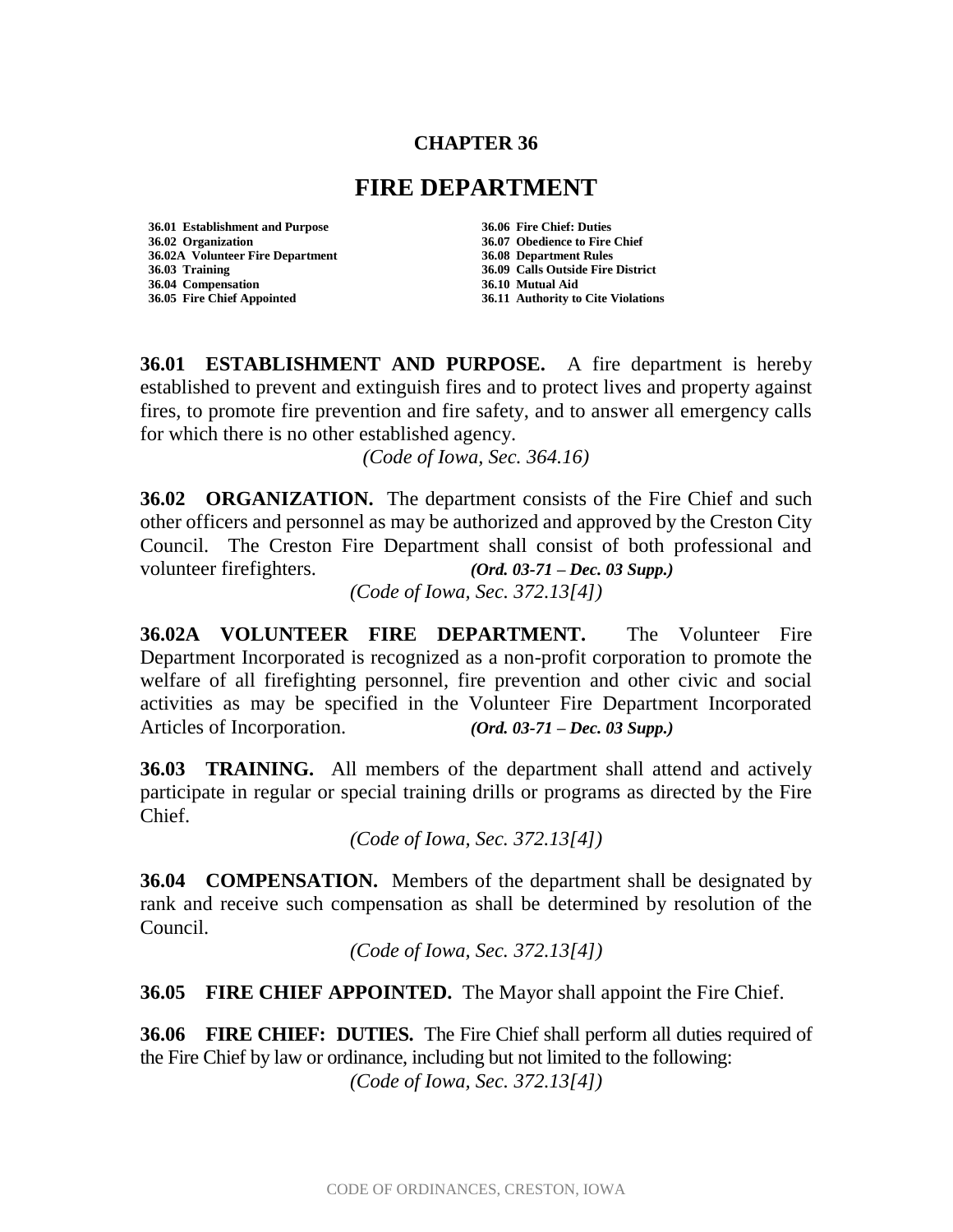1. Enforce Laws. Enforce ordinances and laws regulating fire prevention and the investigation of the cause, origin and circumstances of fires.

2. Technical Assistance. Upon request, give advice concerning private fire alarm systems, fire extinguishing equipment, fire escapes and exits and development of fire emergency plans.

3. Authority at Fires. When in charge of a fire scene, direct an operation as necessary to extinguish or control a fire, perform a rescue operation, investigate the existence of a suspected or reported fire, gas leak, or other hazardous condition, or take any other action deemed necessary in the reasonable performance of the department's duties.

*(Code of Iowa, Sec. 102.2)*

4. Control of Scenes. Prohibit an individual, vehicle or vessel from approaching a fire scene and remove from the scene any object, vehicle, vessel or individual that may impede or interfere with the operation of the fire department.

*(Code of Iowa, Sec. 102.2)*

5. Authority to Barricade. When in charge of a scene, place or erect ropes, guards, barricades or other obstructions across a street, alley, right-ofway, or private property near the location of the fire or emergency so as to prevent accidents or interference with the fire fighting efforts of the fire department, to control the scene until any required investigation is complete, or to preserve evidence related to the fire or other emergency.

*(Code of Iowa, Sec. 102.3)*

6. Command. Be charged with the duty of maintaining the efficiency, discipline and control of the fire department. The members of the fire department shall, at all times, be subject to the direction of the Fire Chief.

7. Property. Exercise and have full control over the disposition of all fire apparatus, tools, equipment and other property used by or belonging to the fire department.

8. Notification. Whenever death, serious bodily injury, or property damage in excess of two hundred thousand dollars (\$200,000) has occurred as a result of a fire, or if arson is suspected, notify the State Fire Marshal's Division immediately. For all fires causing an estimated damage of fifty dollars (\$50.00) or more or emergency responses by the Fire Department, file a report with the Fire Marshal's Division within ten (10) days following the end of the month. The report shall indicate all fire incidents occurring and state the name of the owners and occupants of the property at the time of the fire, the value of the property, the estimated total loss to the property, origin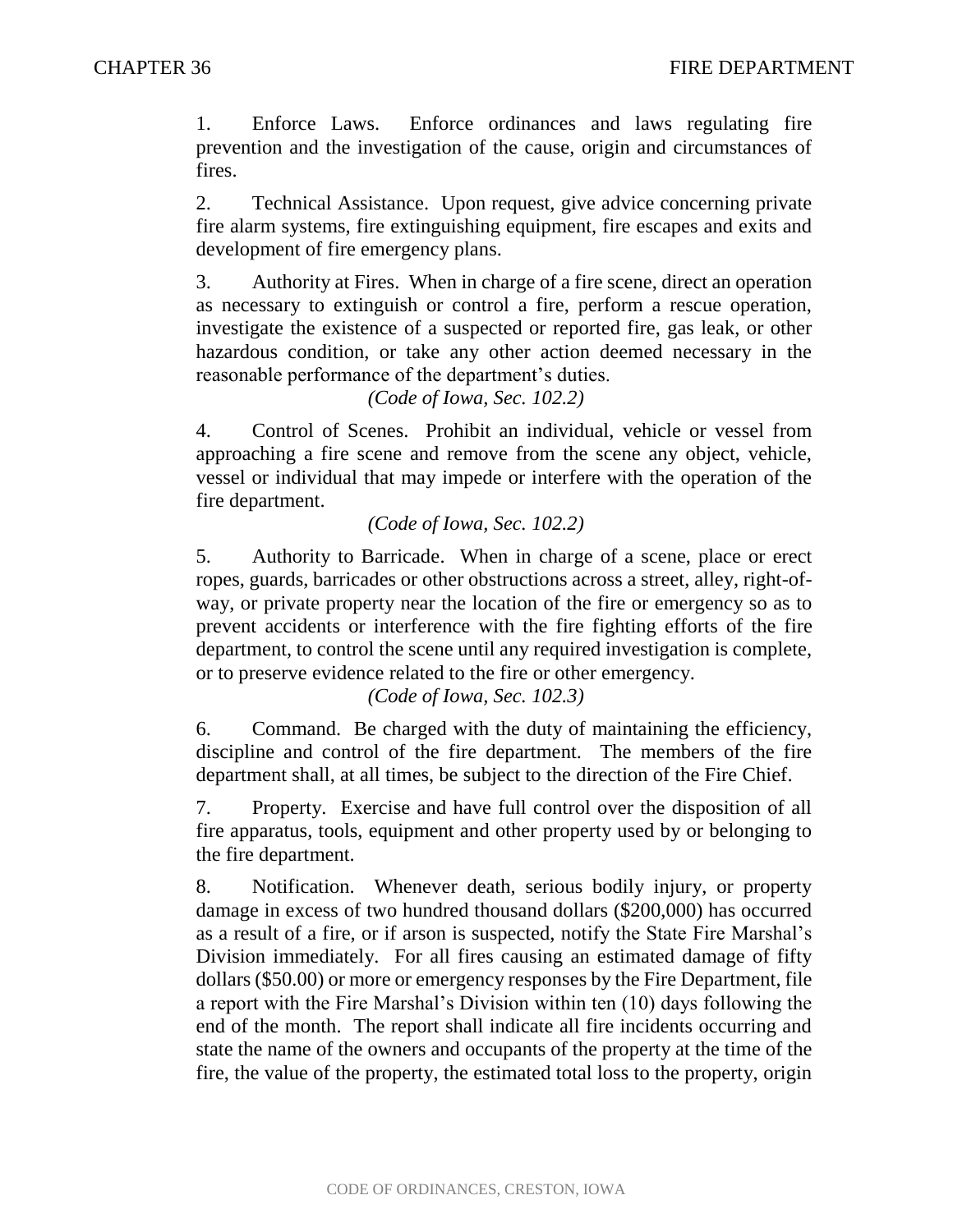of the fire as determined by investigation, and other facts, statistics, and circumstances concerning the fire incidents.

*(Code of Iowa, Sec. 100.2 & 100.3)*

9. Right of Entry. Have the right, during reasonable hours, to enter any building or premises within the Fire Chief's jurisdiction for the purpose of making such investigation or inspection which under law or ordinance may be necessary to be made and is reasonably necessary to protect the public health, safety and welfare.

*(Code of Iowa, Sec. 100.12)*

10. Recommendation. Make such recommendations to owners, occupants, caretakers or managers of buildings necessary to eliminate fire hazards.

*(Code of Iowa, Sec. 100.13)*

11. Assist State Fire Marshal. At the request of the State Fire Marshal, and as provided by law, aid said marshal in the performance of duties by investigating, preventing and reporting data pertaining to fires.

*(Code of Iowa, Sec. 100.4)*

12. Records. Cause to be kept records of the fire department personnel, fire fighting equipment, depreciation of all equipment and apparatus, the number of responses to alarms, their cause and location, and an analysis of losses by value, type and location of buildings.

13. Reports. Compile and submit to the Mayor and Council an annual report of the status and activities of the department as well as such other reports as may be requested by the Mayor or Council.

**36.07 OBEDIENCE TO FIRE CHIEF.** No person shall willfully fail or refuse to comply with any lawful order or direction of the Fire Chief.

**36.08 DEPARTMENT RULES.** The Fire Chief shall establish such rules, not in conflict with this Code of Ordinances and the rules of the Civil Service Commission, and subject to the approval of the Council, as may be necessary for the operation of the department.

**36.09 CALLS OUTSIDE FIRE DISTRICT.** The department shall answer calls to fires and other emergencies outside the Fire District if the Fire Chief determines that such emergency exists and that such action will not endanger persons and property within the Fire District.

*(Code of Iowa, Sec. 364.4 [2 & 3])*